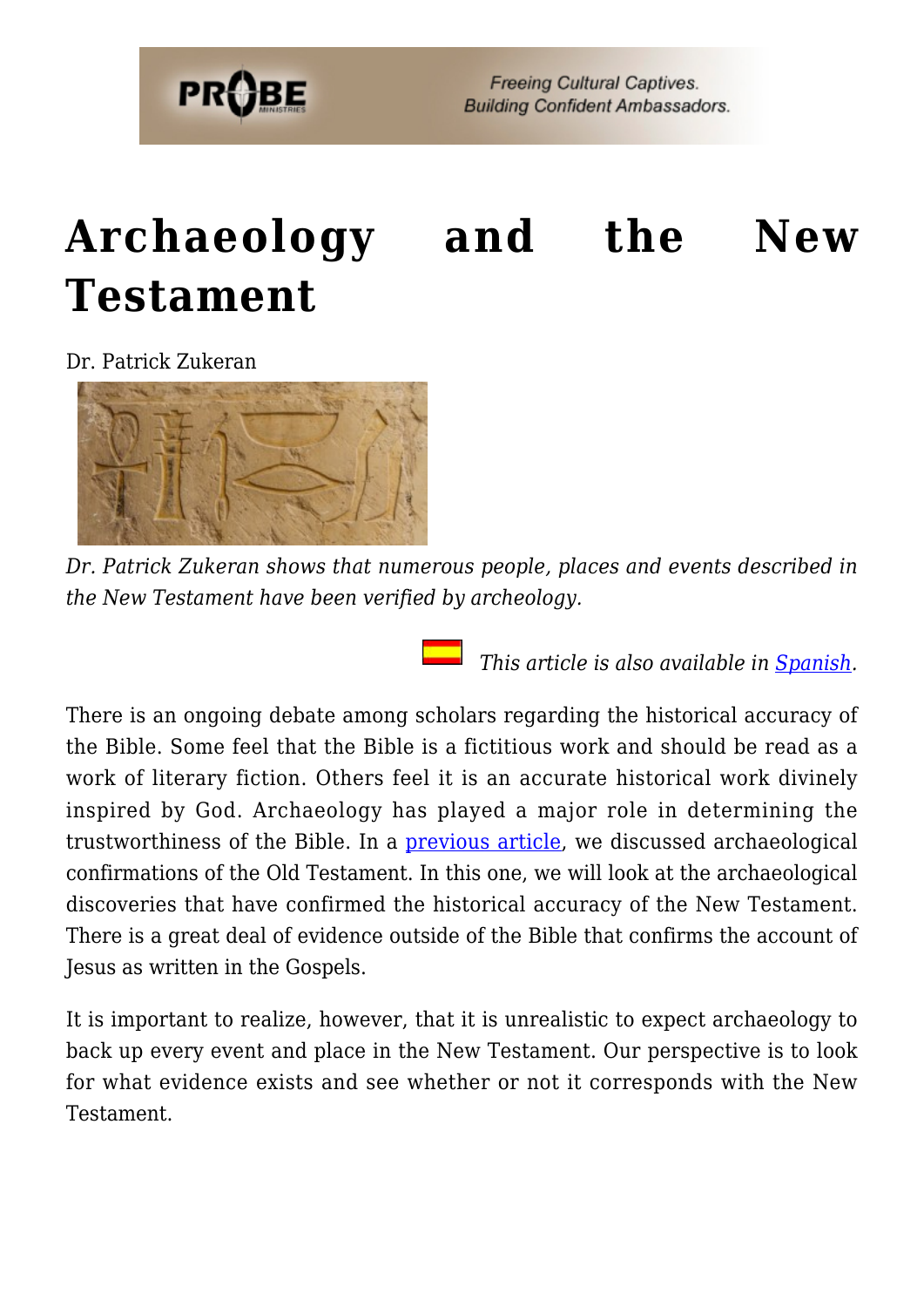

#### **Historical Confirmation of Jesus**

The first evidence comes from the four Gospels which, themselves, are proven to be accurate. $\{1\}$  Outside the biblical text are several witnesses as well. Jewish historian Josephus (37 A.D.100 A.D.) recorded the history of the Jewish people in Palestine from 70 A.D. to 100 A.D. In his work *Antiquities*, he states:

Now there was about this time, Jesus, a wise man, if it be lawful to call him a man, for he was a doer of wonderful works, a teacher of such men as receive the truth with pleasure. He drew over to him both many of the Jews and many of the gentiles. He was the Christ and when Pilate, at the suggestion of the principal men amongst us, had condemned him to the cross, those that loved him at the first did not forsake him. For he appeared alive again the third day, as the divine prophets had foretold these and ten thousand other wonderful things concerning him; and the tribe of Christians, so named from him, are not extinct to this day.  $\{2\}$ 

Although he mentions Jesus in a sarcastic way, Josephus confirms the facts that Jesus did do many great miracles, drew a following, was crucified, and was proclaimed alive on the third day.

Pliny the Younger, Emperor of Bythynia in northwestern Turkey, writing to Emperor Trajan in 112 A.D. writes:

They were in the habit of meeting on a certain fixed day before it was light, when they sang an anthem to Christ as God, and bound themselves by a solemn oath not to commit any wicked deed, but to abstain from all fraud, theft and adultery, never to break their word, or deny a trust when called upon to honor it; after which it was their custom to separate, and then meet again to partake of food, but ordinary and innocent kind.

One of the most important Romans historians is Tacitus. In 115 A.D. he recorded Nero's persecution of the Christians, in the process of which he wrote the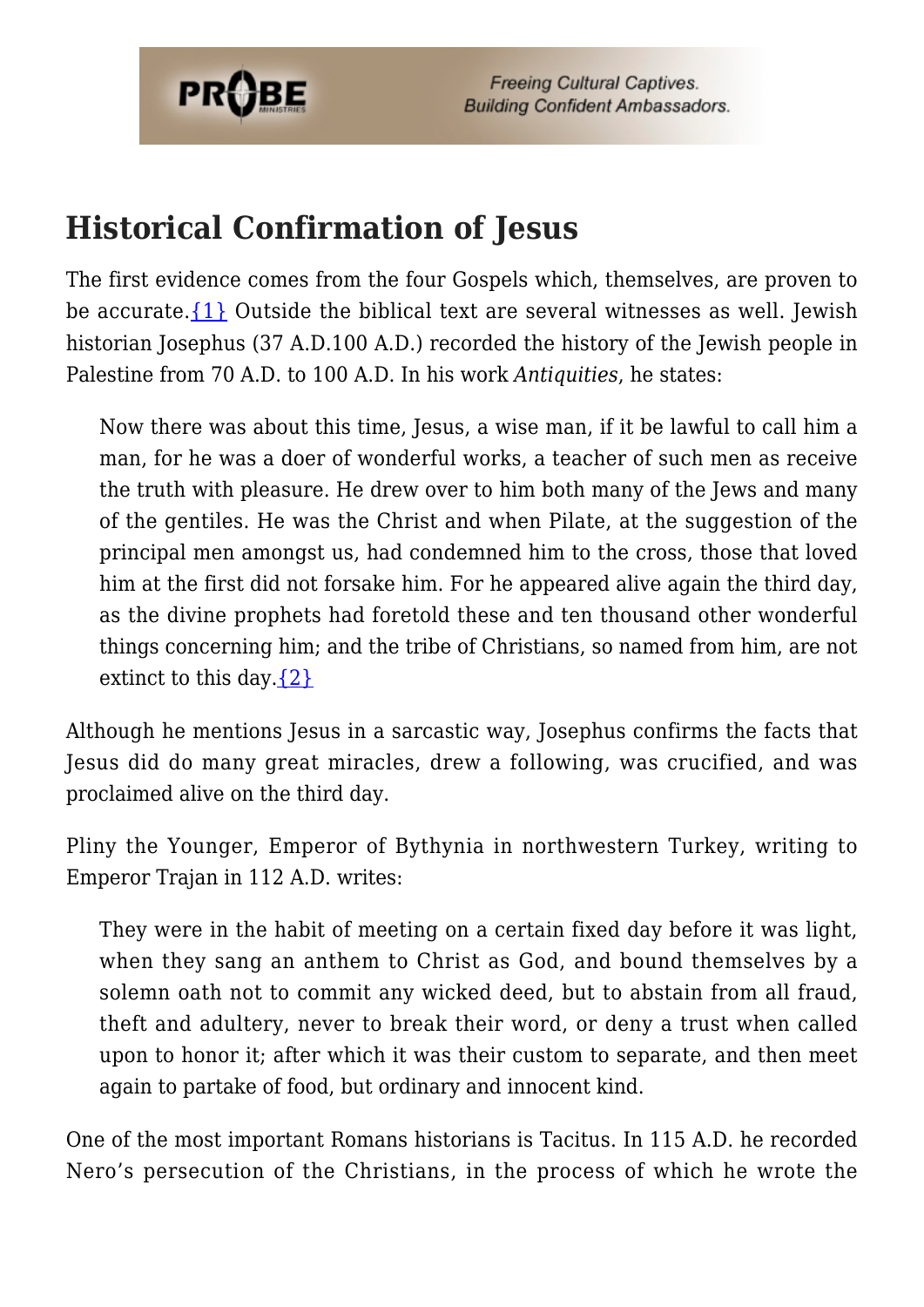

following:

Christus, from whom the name had its origin, suffered the extreme penalty during the reign of Tiberius at the hands of one of our procurators, Pontius Pilatus, and a most mischievous superstition, thus checked for the moment, again broke out not only in Judea,  $\dots$  but even in Rome.  $\{3\}$ 

There are over 39 extra-biblical sources that attest to over one hundred facts regarding the life and teachings of Jesus.

# **Accuracy of the Gospels**

The accuracy of the Gospels has been supported by archaeology. The names of many of the Israelite cities, events, and people described in them have now been located. Here are a few examples.

The Gospels mention four neighboring and well-populated coastal cities along the Sea of Galilee: Capernaum, Bethsaida, Chorazin, and Tiberias. Jesus performed many miracles in the first three cities. Despite this testimony, these cities rejected Jesus and therefore were cursed by Him (Matt. 11:20-24; Luke 10:12-16). These cities eventually disappeared from history and their locations remained missing for centuries. Their demise fulfills the prophetic condemnation of Jesus.

Only recently has archaeology recovered their possible locations. Tell Hum is believed to be Capernaum. (A "tell" is a mound or elevated land that has arisen by repeated and long-term rebuilding of the same site. Layers of civilizations can be found at different strata). The locations of Bethsaida and Chorazin still remain unconfirmed, but the present site at a tell 1.5 miles north of the Galilean shoreline is believed to be Bethsaida, while Tell Khirbet Kerezah, 2.5 miles northwest of Capernaum, is thought to be Chorazin.

Matthew 2 states that Jesus was born during the reign of Herod. Upon hearing that a king had been born, the frightened Herod ordered all children under the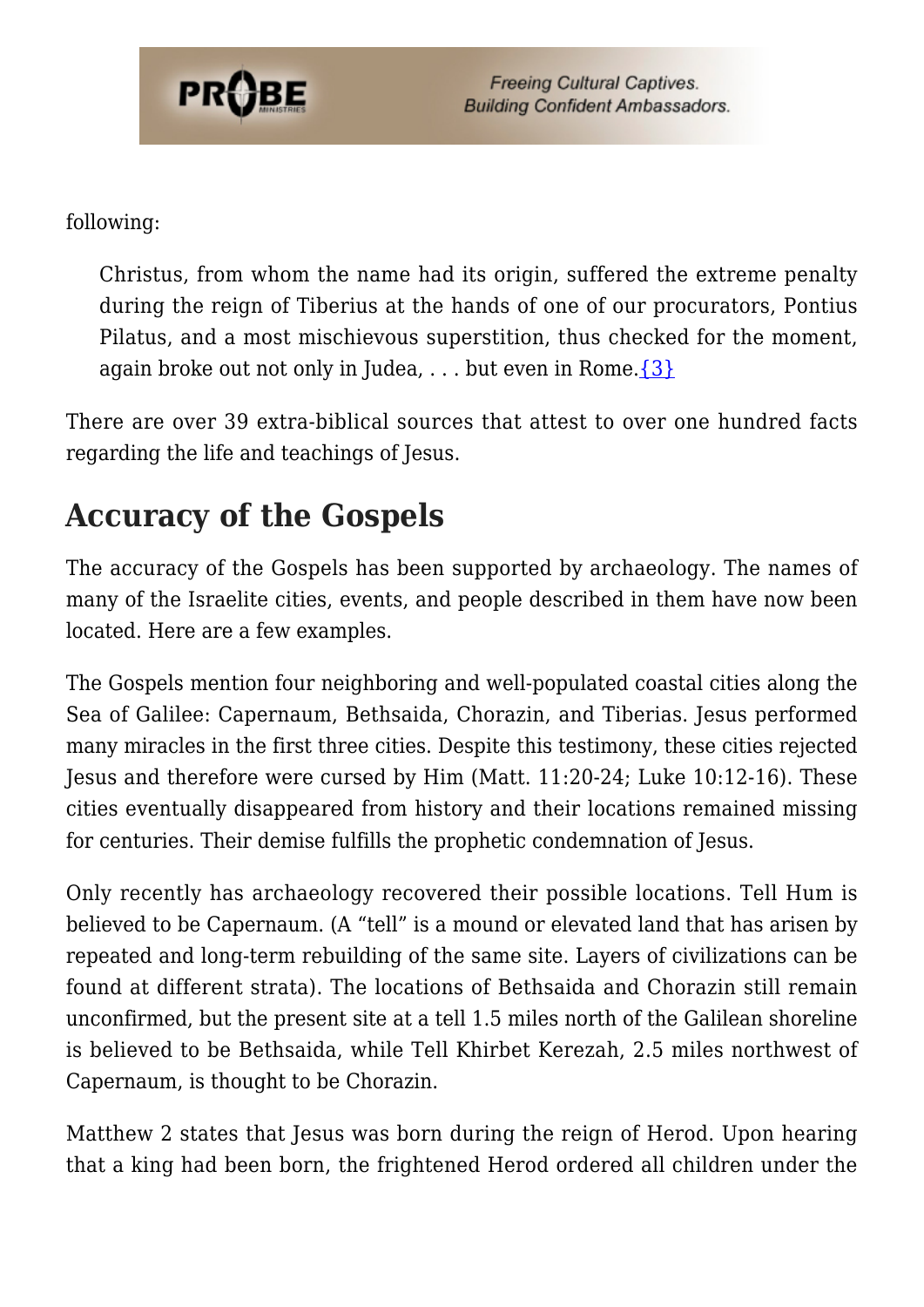

age of two to be killed. His slaughter of innocents is consistent with the historical facts that describe his character. Herod was suspicious of anyone whom he thought may take his throne. His list of victims included one of his ten wives, who was his favorite, three of his own sons, a high priest, an ex-king, and two of his sister's husbands. Thus, his brutality portrayed in Matthew is consistent with his description in ancient history.

John's accuracy has also been attested to by recent discoveries. In John 5:1-15 Jesus heals a man at the Pool of Bethesda. John describes the pool as having five porticoes. This site had long been in dispute until recently. Forty feet underground, archaeologists discovered a pool with five porticoes, and the description of the surrounding area matches John's description. In 9:7 John mentions another long disputed site, the Pool of Siloam. However, this pool was also discovered in 1897, upholding the accuracy of John.

Evidence for Pontius Pilate, the governor who presided over the trial of Jesus, was discovered in Caesarea Maritama. In 1961, an Italian archaeologist named Antonio Frova uncovered a fragment of a plaque that was used as a section of steps leading to the Caesarea Theater. The inscription, written in Latin, contained the phrase, "Pontius Pilatus, Prefect of Judea has dedicated to the people of Caesarea a temple in honor of Tiberius." This temple is dedicated to the Emperor Tiberius who reigned from 1437 A.D. This fits well chronologically with the New Testament which records that Pilot ruled as procurator from 2636 A.D. Tacitus, a Roman historian of the first century, also confirms the New Testament designation of Pilate. He writes, "Christus, from whom the name had its origin, suffered the extreme penalty during the reign of Tiberius at the hands of one of our procurators, Pontius Pilatus. . . ."

### **Confirmation Regarding the Crucifixion**

All four Gospels give details of the crucifixion of Christ. Their accurate portrayal of this Roman practice has been confirmed by archaeology. In 1968, a gravesite in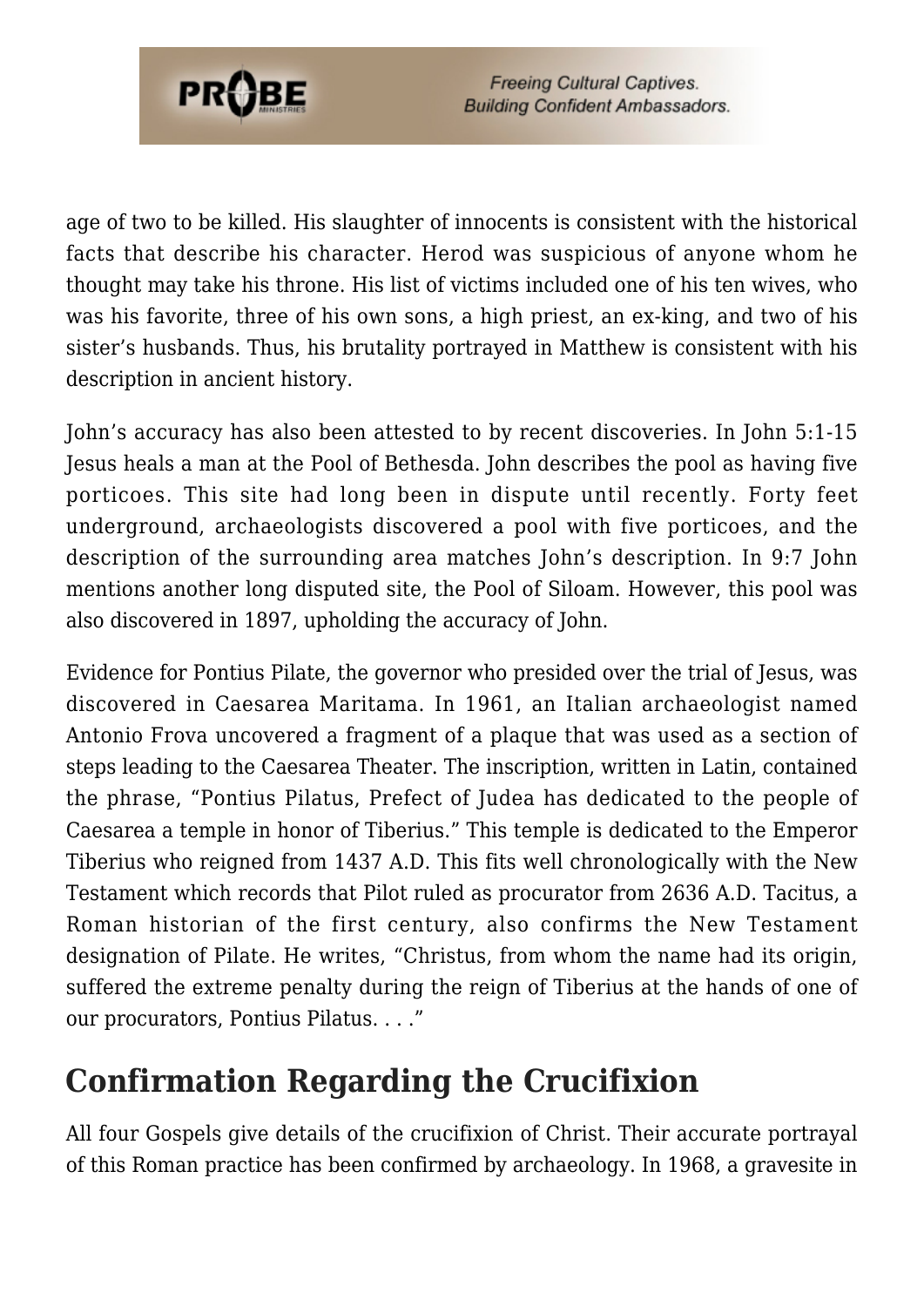

the city of Jerusalem was uncovered containing thirty-five bodies. Each of the men had died a brutal death which historians believe was the result of their involvement in the Jewish revolt against Rome in 70 A.D.

The inscription identified one individual as Yohan Ben Ha'galgol. Studies of the bones performed by osteologists and doctors from the Hadassah Medical School determined the man was twenty-eight years old, stood five feet six inches, and had some slight facial defects due to a cleft right palate.

What intrigued archaeologists were the evidences that this man had been crucified in a manner resembling the crucifixion of Christ. A seven-inch nail had been driven through both feet, which were turned outward so the nail could be hammered inside the Achilles tendon.

Archaeologists also discovered that nails had been driven through his lower forearms. A victim of a crucifixion would have to raise and lower his body in order to breathe. To do this, he needed to push up on his pierced feet and pull up with his arms. Yohan's upper arms were smoothly worn, indicating this movement.

John records that in order to expedite the death of a prisoner, executioners broke the legs of the victim so that he could not lift himself up by pushing with his feet (19:31-33). Yohan's legs were found crushed by a blow, breaking them below the knee. The Dead Sea Scrolls tell that both Jews and Romans abhorred crucifixion due to its cruelty and humiliation. The scrolls also state it was a punishment reserved for slaves and any who challenged the ruling powers of Rome. This explains why Pilate chose crucifixion as the penalty for Jesus.

Relating to the crucifixion, in 1878 a stone slab was found in Nazareth with a decree from Emperor Claudius who reigned from 4154 A.D. It stated that graves must not be disturbed nor bodies to be removed. The punishment on other decrees is a fine but this one threatens death and comes very close to the time of the resurrection. This was probably due to Claudius investigating the riots of 49 A.D. He had certainly heard of the resurrection and did not want any similar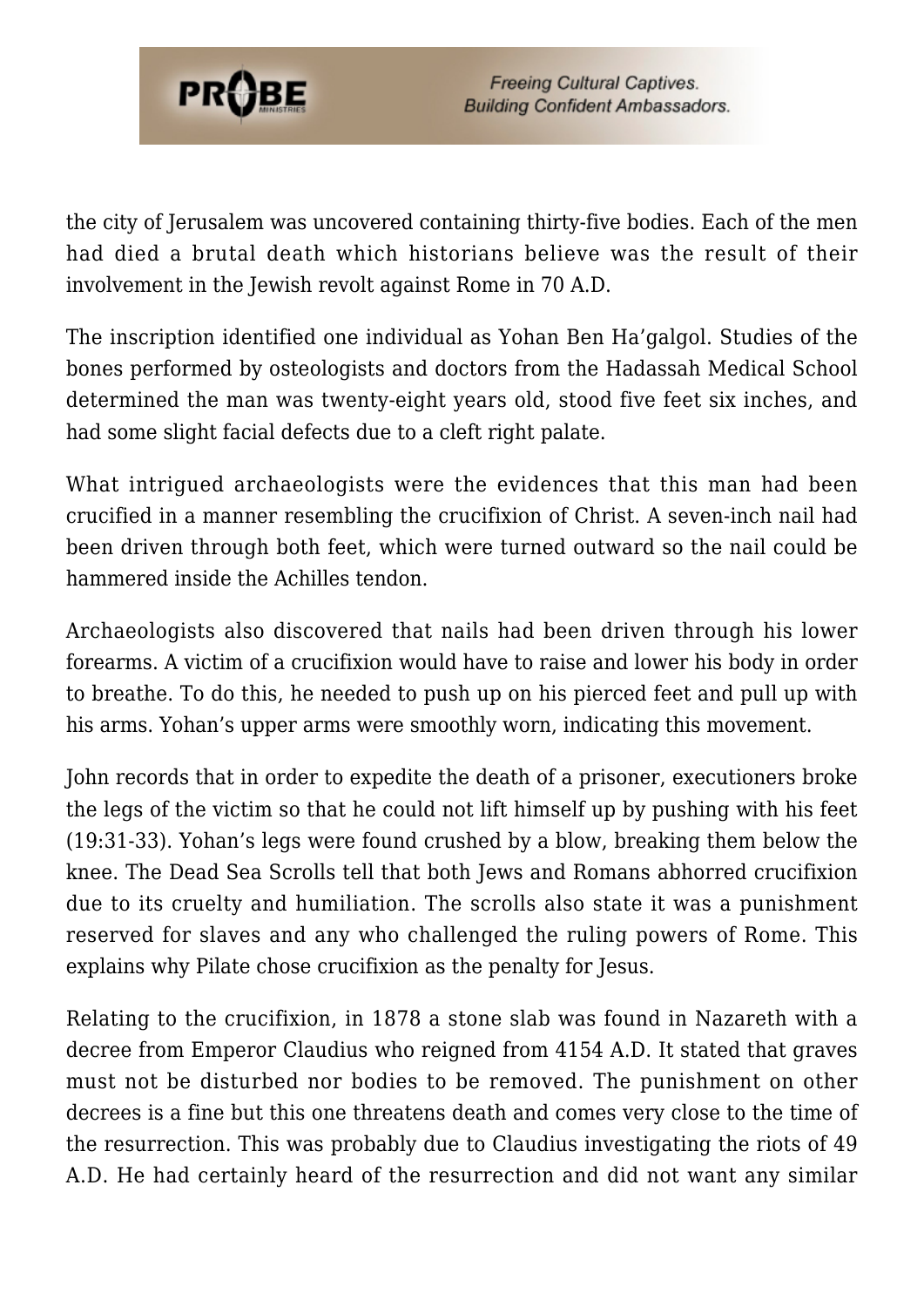

incidents. This decree was probably made in connection with the Apostles' preaching of Jesus' resurrection and the Jewish argument that the body had been stolen.

Historian Thallus wrote in 52 A.D. Although none of his texts remain, his work is cited by Julius Africanus' work, *Chronography*. Quoting Thallus on the crucifixion of Christ, Africanus states, "On the whole world, there pressed a most fearful darkness, and the rocks were rent by an earthquake, and many places in Judea and other districts were thrown down." $\{4\}$  Thallus calls this darkness, "as appears to me without reason, an eclipse of the sun." $\{5\}$ 

All the discoveries made are consistent with the details in the crucifixion account given by the writers of the Gospels. These facts lend indirect support for the biblical accounts of Jesus' crucifixion and that the tomb was empty.

# **Historical Accuracy of Luke**

At one time, scholars did not view Luke's historical accounts in his Gospel and Acts as accurate. There appeared to be no evidence for several cities, persons, and locations that he named in his works. However, archaeological advances have revealed that Luke was a very accurate historian and the two books he has authored remain accurate documents of history.

One of the greatest archaeologists is the late Sir William Ramsay. He studied under the famous liberal German historical schools in the mid-nineteenth century. Known for its scholarship, this school taught that the New Testament was not a historical document. With this premise, Ramsay investigated biblical claims as he searched through Asia Minor. What he discovered caused him to reverse his initial view. He wrote:

I began with a mind unfavorable to it [Acts], for the ingenuity and apparent completeness of the Tubingen theory had at one time quite convinced me. It did not then in my line of life to investigate the subject minutely; but more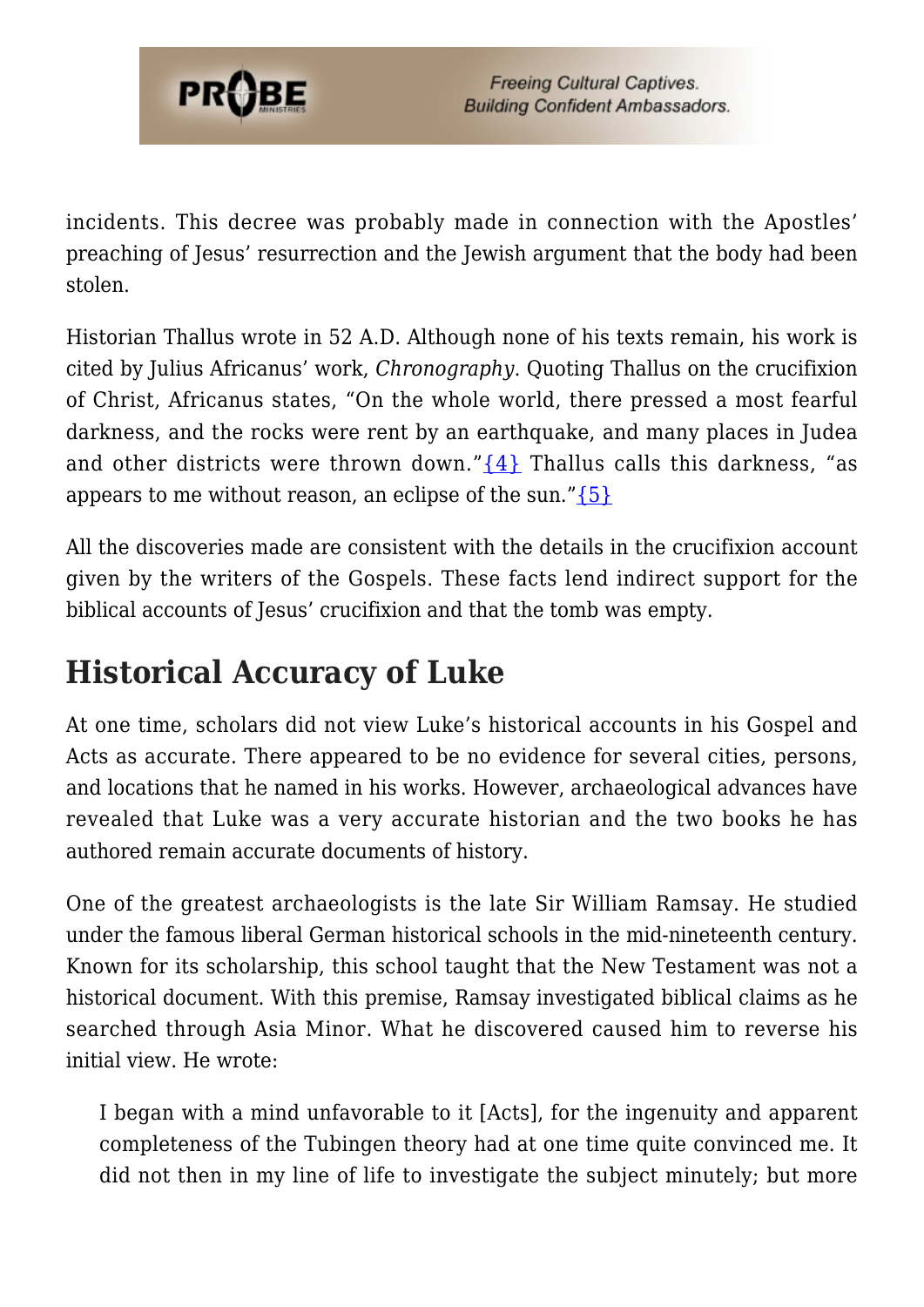

recently I found myself often brought into contact with the Book of Acts as an authority for the topography, antiquities, and society of Asia Minor. It was gradually borne in upon me that in various details the narrative showed marvelous truth.[{6}](#page-8-5)

Luke's accuracy is demonstrated by the fact that he names key historical figures in the correct time sequence as well as correct titles to government officials in various areas: Thessalonica, politarchs; Ephesus, temple wardens; Cyprus, proconsul; and Malta, the first man of the island.

In Luke's announcement of Jesus' public ministry (Luke 3:1), he mentions, "Lysanius tetrarch of Abilene." Scholars questioned Luke's credibility since the only Lysanius known for centuries was a ruler of Chalcis who ruled from 4036 B.C. However an inscription dating to be in the time of Tiberius, who ruled from 1437 A.D., was found recording a temple dedication which names Lysanius as the "tetrarch of Abila" near Damascus. This matches well with Luke's account.

In Acts 18:12-17, Paul was brought before Gallio, the proconsul of Achaea. Once again archaeology confirms this account. At Delphi an inscription of a letter from Emperor Claudius was discovered. In it he states, "Lucius Junios Gallio, my friend, and the proconsul of Achaia . . . " $\{7\}$  Historians date the inscription to 52 A.D. which corresponds to the time of the apostle's stay in 51.

In Acts 19:22 and Romans 16:23, Erastus, a coworker of Paul, is named the Corinthian city treasurer. Archaeologists excavating a Corinthian theatre in 1928 discovered an inscription. It reads, "Erastus in return for his aedilship laid the pavement at his own expense." The pavement was laid in 50 A.D. The designation of treasurer describes the work of a Corinthian aedile.

In Acts 28:7, Luke gives Publius, the chief man on the island of Malta, the title, "first man of the island." Scholars questioned this strange title and deemed it unhistorical. Inscriptions have recently been discovered on the island that indeed gives Publius the title of "first man."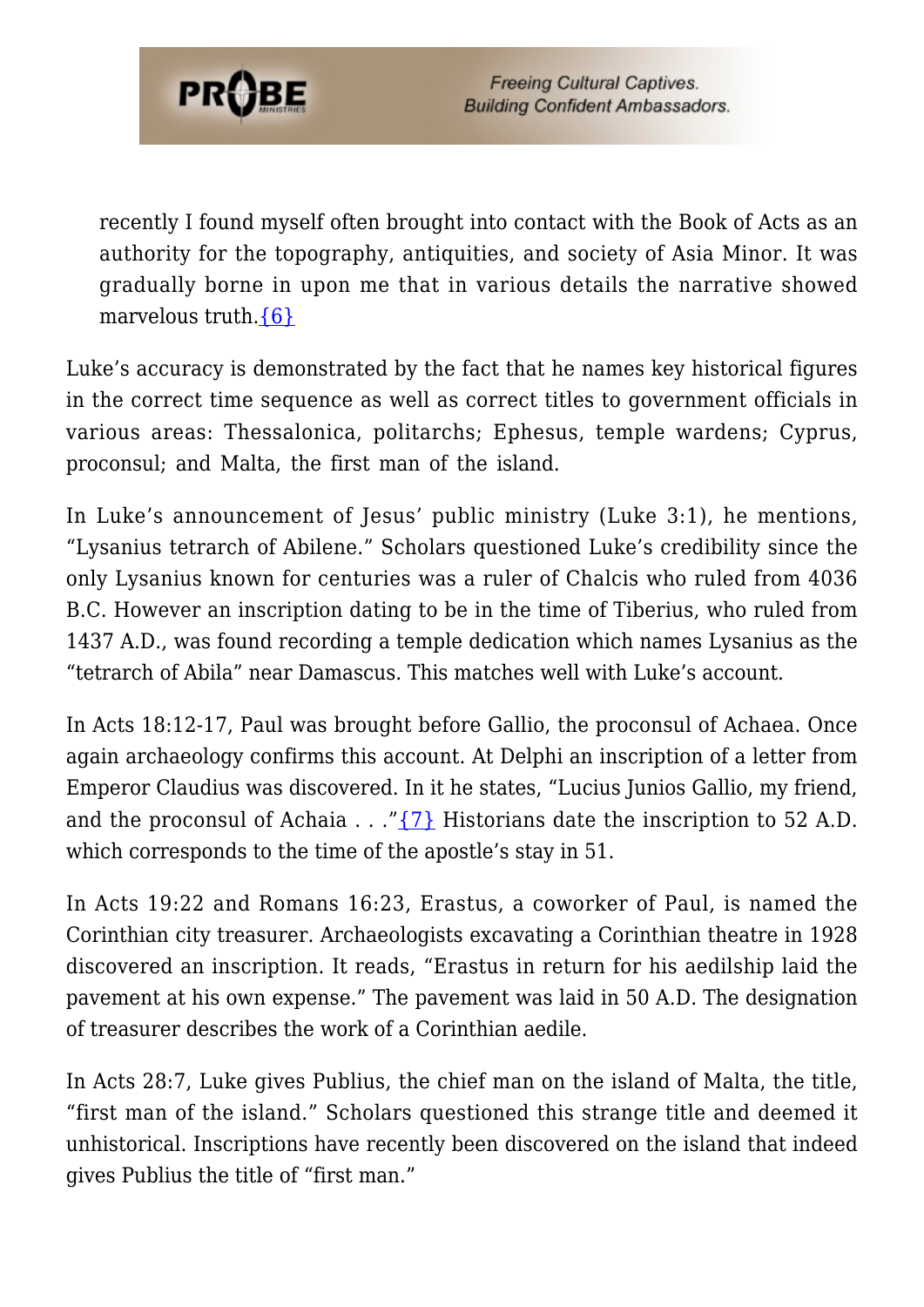

"In all, Luke names thirty-two countries, fifty-four cities, and nine islands without error."[{8}](#page-8-7) A. N. Sherwin-White states, "For Acts the confirmation of historicity is overwhelming. . . . Any attempt to reject its basic historicity must now appear absurd. Roman historians have long taken it for granted." $\{9\}$ 

# **The Shroud of Turin**

The Gospels record that after His crucifixion Jesus was wrapped in a long linen cloth and placed in the tomb (Matt. 27:59). John records that when Peter investigated the empty tomb, he found the burial cloth folded neatly next to where Christ once laid (20:6-7).

A linen shroud called the Shroud of Turin, on display at the Vatican, has been claimed to be that burial cloth. It is 14.25 feet long and 3.5 feet wide. On it is an image with pierced wrists and ankles believed to be that of Christ.

The shroud first appeared for public display sometime after 1357 in Lirey, France. A knight named Geoffrey de Charny brought the shroud to France. In 1453 de Charny's granddaughter gave the shroud to the Duke of Savoy who then in 1578 brought it to Turin, Italy. In 1983, it was willed to the Vatican.

In 1898, Secondo Pia photographed the shroud and believed the image was a negative image like that of a photograph. This added to the mystery of the shroud since photography had not been invented during medieval times. In 1973 a group of experts confirmed the fact that no pigment of paint was found even under magnification. For many, this was proof of the shroud's authenticity.

The most extensive study was undertaken in 1977. An international team of Swiss, American, and Italian scientist studied the shroud for five days at the Savoy Royal Palace at Turin. They used six tons of equipment and 2.5 million dollars for their research. It has been one of the most intensely studied artifacts of all time.

The study could not determine the authenticity of the fabric. Experiments that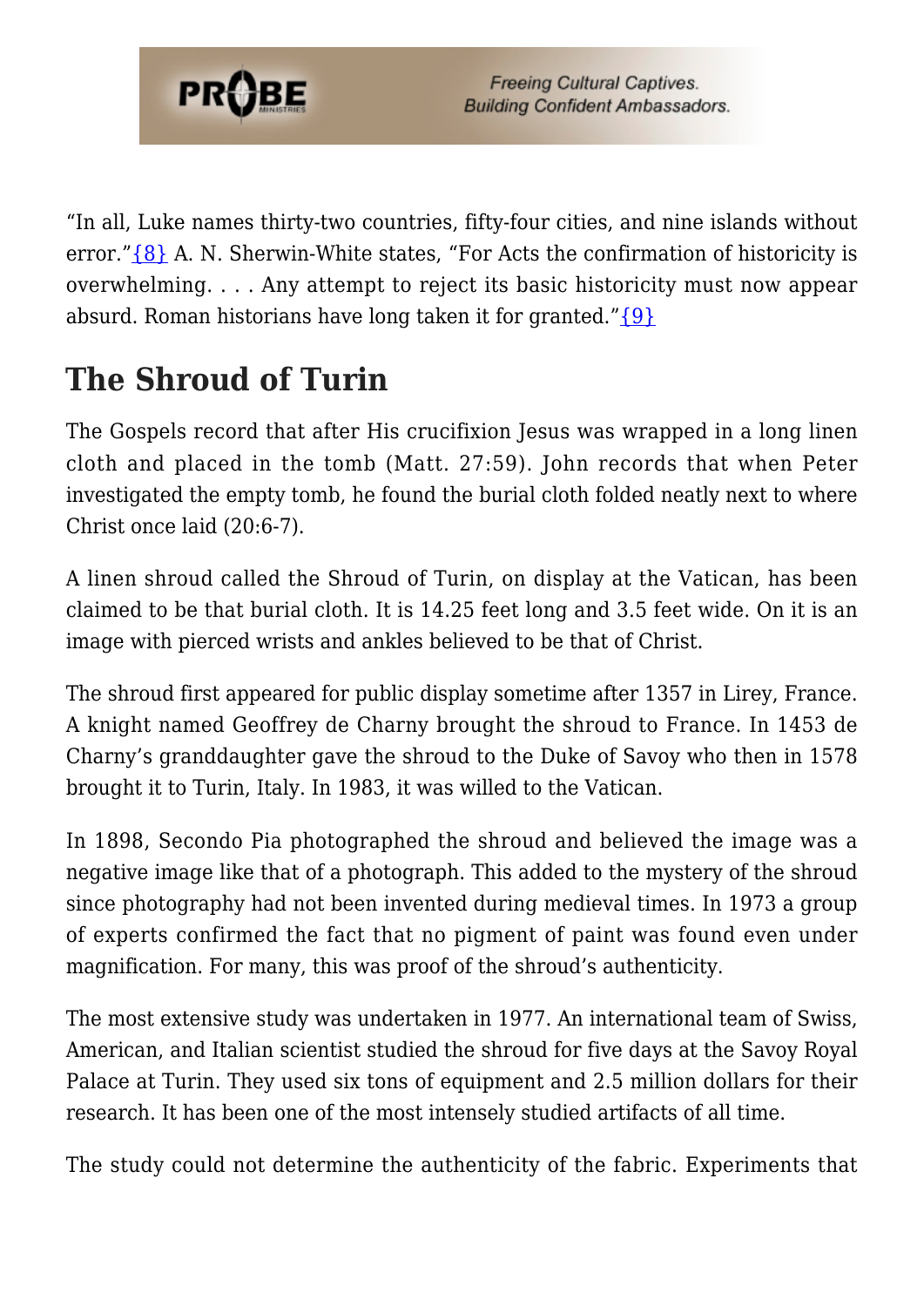

followed proved the image contained blood as well as aragonite, a particular calcium carbonate that is found in Jerusalem's first century tombs. Swiss criminologist Max Frei found forty-eight samples of pollen, of which seven could have come from plants in Palestine. The weave of the cloth was herringbone twill, a style that existed in ancient times.

Although these findings supported the authenticity of the shroud, other findings testified otherwise. In 1987, the shroud was carbon 14 tested to verify its date. Laboratories in Oxford, Zurich, and the University of Arizona tested the cloth. The result indicated a fourteenth century date for the shroud. This conclusion continues to be challenged and future tests are sure to follow. Another problem is that coins minted by Pontius Pilate were placed over the eyes of the figure. This was not a Jewish custom, nor does it seem likely that Joseph of Arimathea or Nicodemus would have placed on Jesus' eyes a coin with the image of the leader who condemned him.

Despite the fourteenth century date, scientists are still unable to explain how the negative image was created. The shroud remains a mystery as well as a lesson for us as believers that we should not put our faith in mysterious articles.

#### **Notes**

<span id="page-8-0"></span>1. See "[Authority of the Bible"](https://probe.org/authority-of-the-bible-a-strong-argument-for-christianity/) at [probe.org/authority-of-the-bible-a-strong](https://probe.org/authority-of-the-bible-a-strong-argument-for-christianity/)[argument-for-christianity/](https://probe.org/authority-of-the-bible-a-strong-argument-for-christianity/).

- <span id="page-8-1"></span>2. Josephus, Book 18, Chapter 3:3
- <span id="page-8-2"></span>3. Tacitus, *Annals*, 15.44
- <span id="page-8-3"></span>4. Julius Africanus, *Chronography*, 18:1.
- <span id="page-8-4"></span>5. Ibid.

<span id="page-8-5"></span>6. William Ramsay, *St. Paul the Traveler and the Roman Citizen* (Grand Rapids, MI: Baker Books, 1982), 8.

<span id="page-8-7"></span><span id="page-8-6"></span>7. John McRay, *Archaeology and the New Testament* (Grand Rapids, MI.: Baker Books, 1991), 227.